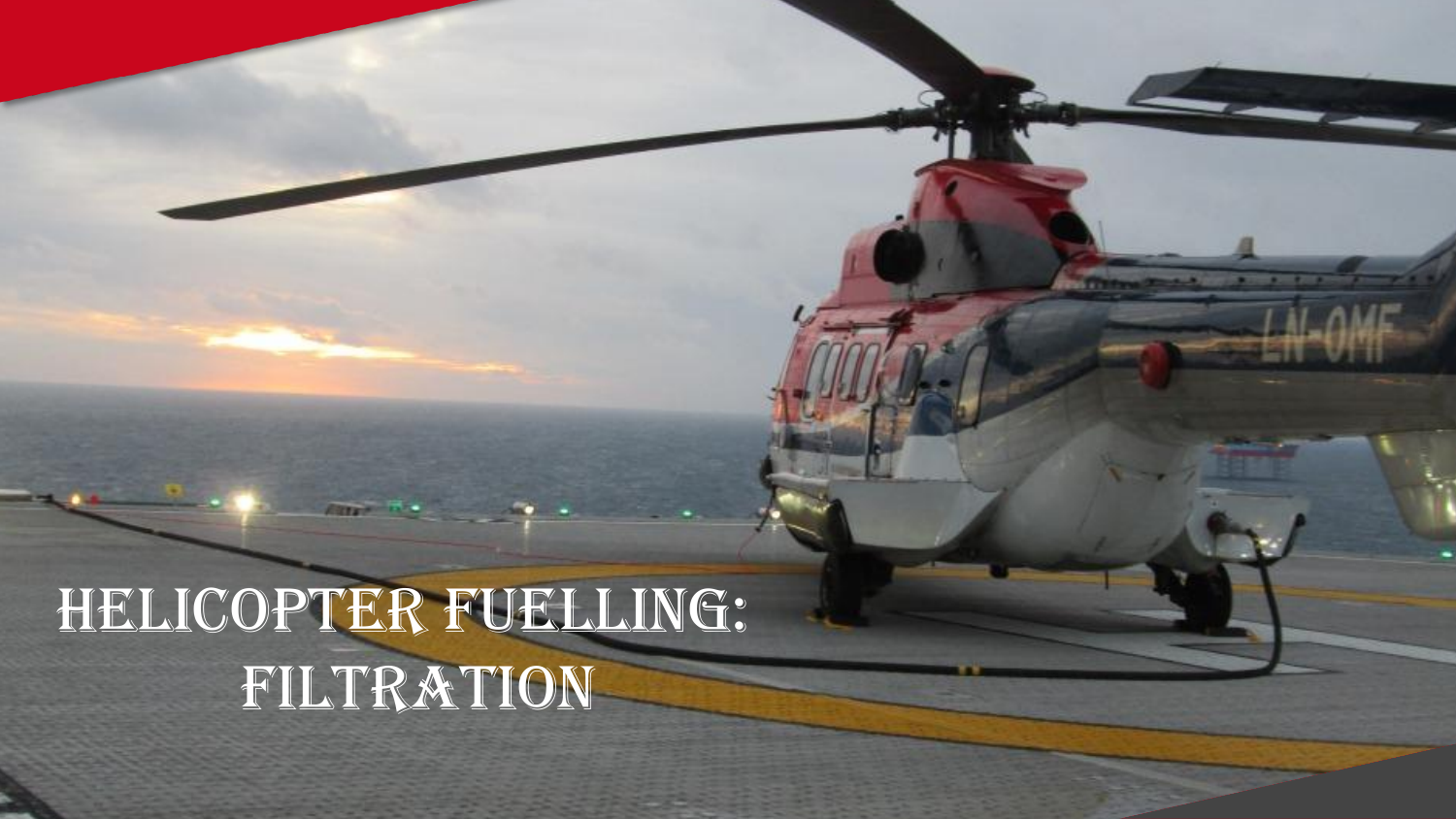- Information about typical filtration solutions used offshore today.
- Information about industry changes related to filtration for offshore fuelling.
- Special focus on changes related to the withdrawal of EI 1583 Monitor elements.
- Information on replacement technologies for Monitor elements.
- Current status in GOM?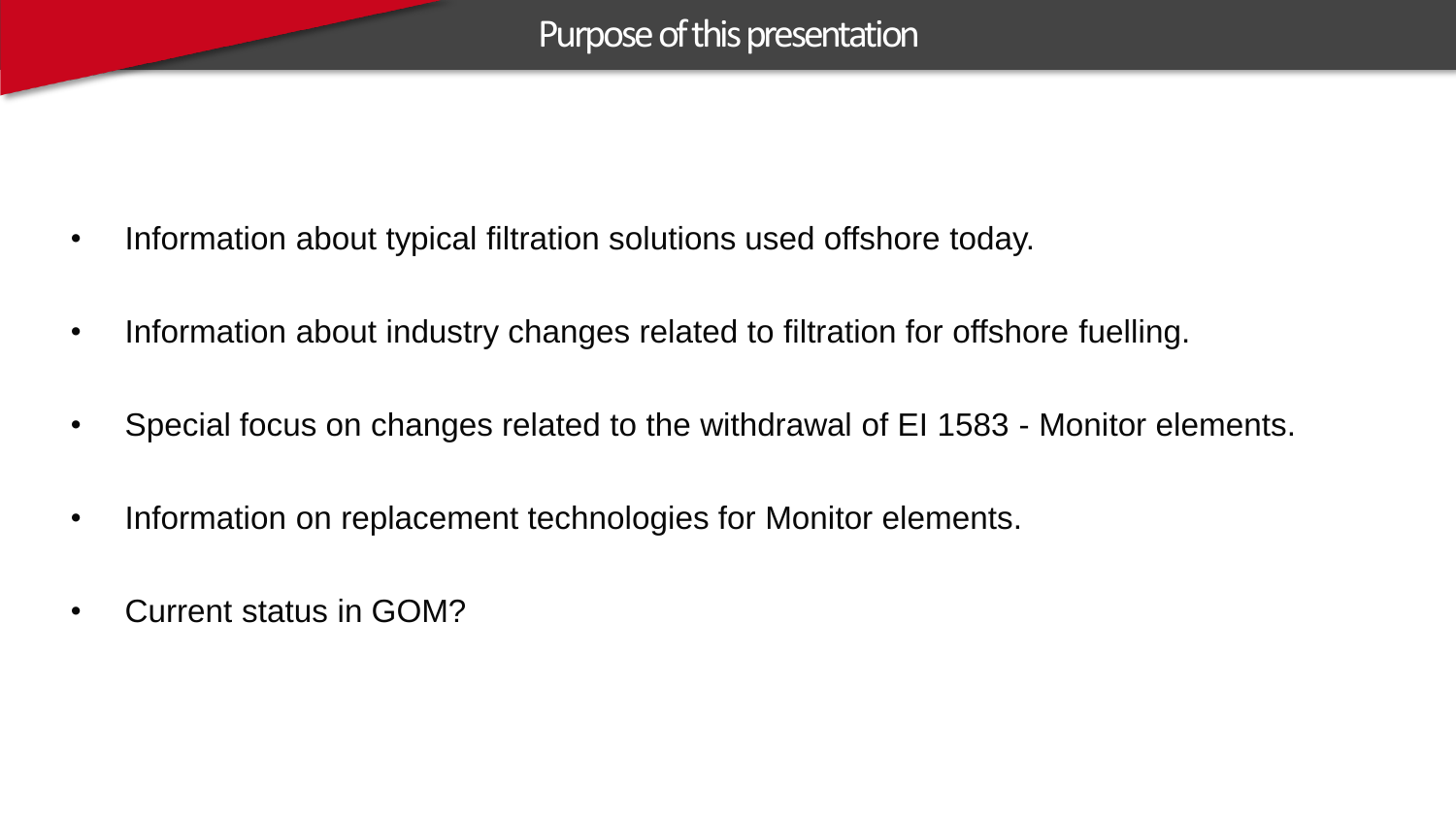Typical Helicopter fuel filtration

Filter Monitor EI 1583



Filter Water Separator EI 1581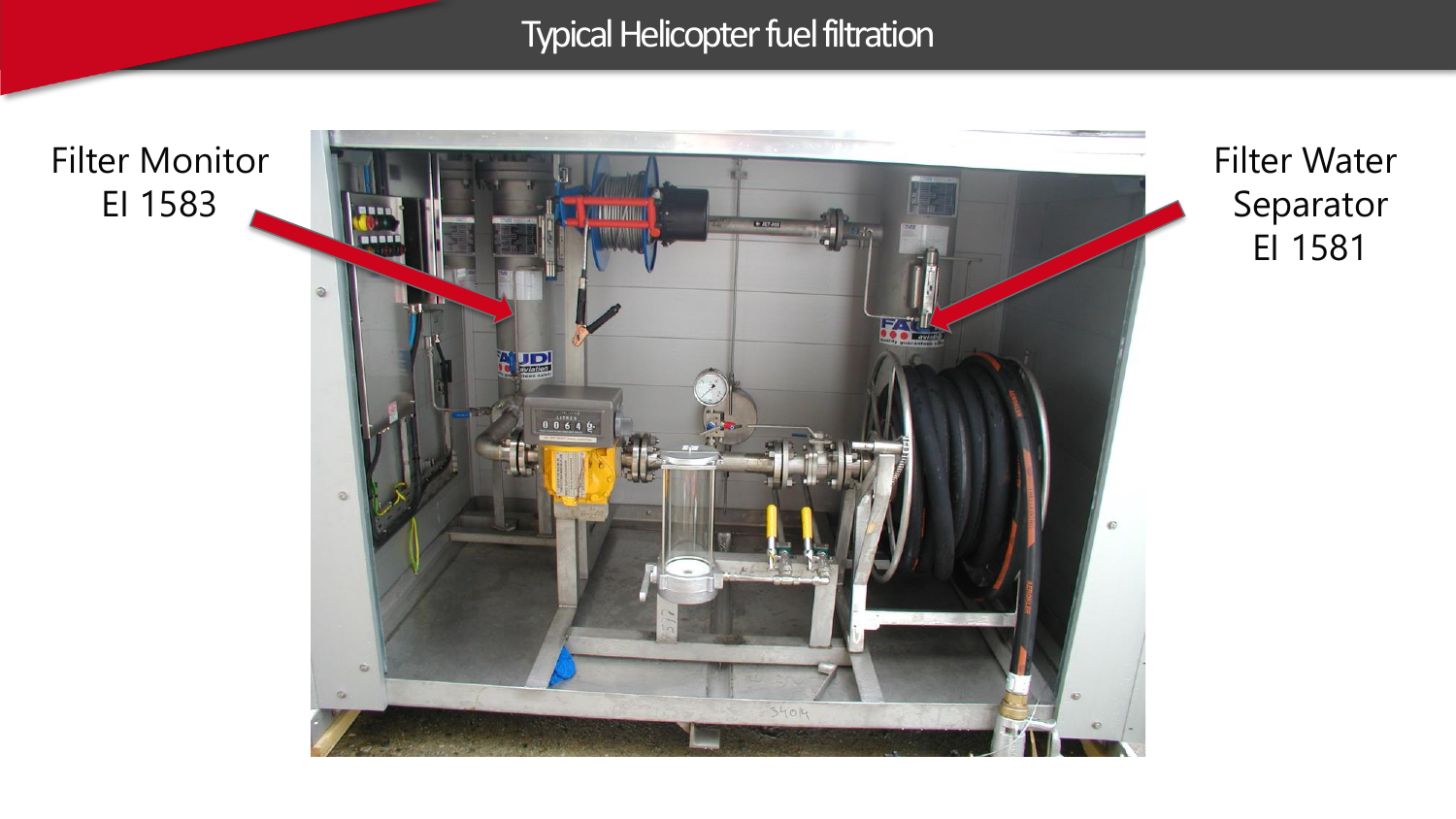- Monitor Elements are manufactured with **Super Absorbent Polymers (SAP).**
- Under certain process conditions **SAP** has been found to **migrate** into the aircraft from these elements.
- SAP migration can cause **engine control issues** on aircrafts.
- As a result, in November 2017, the Energy Institute (EI) decided to withdraw their specification EI 1583 by **the end of 2020.**
- EI 1583 monitor elements are currently approved for use up until **June 2023.**
- However, some manufacturers have already **stopped producing** EI 1583 monitor elements after consultation with lawyers to avoid litigation.
- The Industry filtration companies have worked to develop **new types of technologies**  to replace the EI 1583 Monitor Elements without potential of SAP migration.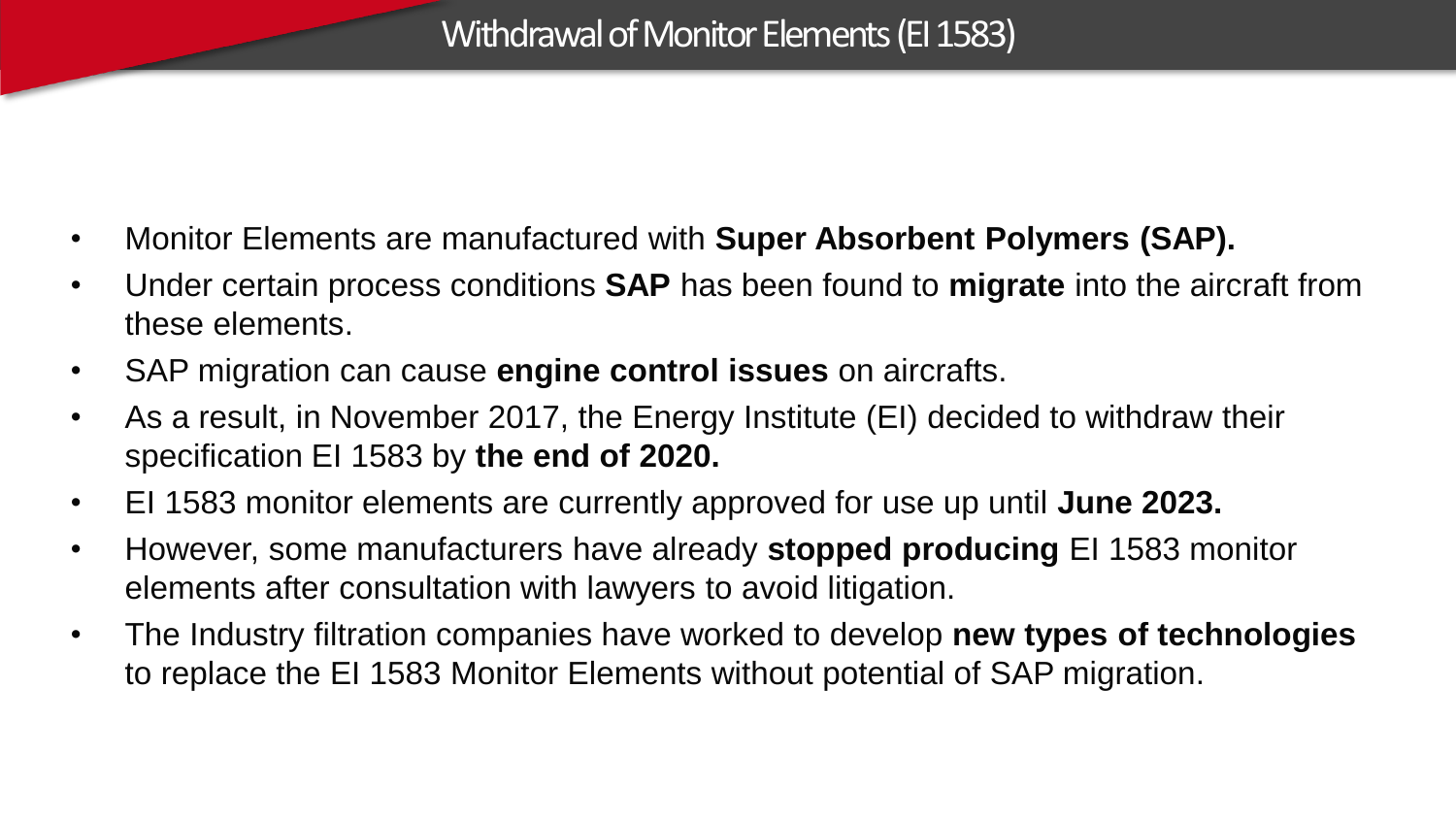### Industry Information

For public release

#### To all manufacturers and users of aviation fuel filter monitors

27 November 2017

The El has received data demonstrating that filter monitor elements qualified to the requirements of El 1583 Laboratory fests and minimum performance levels for aviation fuel filter monitors, 6<sup>30</sup> or 7<sup>6</sup><br>editions may not be fit-for-purpose due to their release of super-absorbent polymer, particularly at differential pressures above 15 psi (caused by water injection into fuel; below their rated flow).

energy

Users of this technology for into-plane fuelling applications shall review this with their filter monitor suppliers as a matter of urgency and implement measures to mitigate the risk of SAP migration.

The El is supportive of the IATA SAP Special Interest Group position statement that filter monitors shall be phased out of all aviation fuel handling systems

El will not be maintaining or updating El 1583 beyond its current 7<sup>th</sup> edition and will withdraw the specification by no later than 31st December 2020. Until then, only modifications to existing qualified elements that reduce the level of SAP migration will be eligible for an El qualification test witness. El is ocusing all available resources on supporting the development of alternative technologies to replace filter monitors

Manufacturers who provide filter monitor elements in nominal diameters outside of the scope of El 1583 (which covers only two inch out to in flow format and six inch in to out and out to in flow formats) shall investigate their propensity for SAP migration at elevated differential pressure (caused by water-welting) and communicate the risk to all element users.

IATA Super-absorbent Polymer (SAP) Special Interest Group -<br>Data summary and proposed roadmap

On 14 November 2017 the IATA SAP Special Interest Group released the statement shown in Appendix A. This paper provides a summary of the information on which the statement is based and the roadmap that is proposed by the group for adoption by all stakeholders.

energy

### Background

**TATA** 

MAX provides Croup was established at the May 2014 IATA Aviation Fuel Forum to investigate<br>whether there was a correlation between fuel control unit (FCU) and/or hydro-mechanical unit.<br>(FMU) operability issues and the pres whether there was a causal link

Participants in the group since then have included representatives from airframe and engine OEMs<br>(PAUC) Aviston, PECOTacot, Patent Velocon, airlines (Pit Berlin, American Airfred, Austral, Pictor), Andrea, P<br>Airfred, Briti

The Special interest Group has been made aware of eight aircraft events where SAP has been confirmed by those involved as having been the cause of operability issues for the aircraft operator.<br>Details of the events are sho

### Table 4: Abscrib accords

| Date                     | Departure<br>Location*  | Aircraft type   | Engine type  | <b>Issue</b>                                                                                                                                                                                                                         |
|--------------------------|-------------------------|-----------------|--------------|--------------------------------------------------------------------------------------------------------------------------------------------------------------------------------------------------------------------------------------|
| May<br>7017              | Rangoon<br>(RGN)        | 8757            | RR211-524    | Series of uncommanded thrust variations.<br>failed starts and long shutdown times on one<br>engine, then a dual engine failed start.                                                                                                 |
| <b>June</b><br>2016      | Dhaka (DAC)             | 0.777           | GE90-115B    | Aborted take-off due to ENG FAIL message<br>and high vibration.                                                                                                                                                                      |
| Dec.<br>2015             | Lagos (LOS)             | A330            | Trent 700    | Engine surge and engine pressure ratio<br>fluctuations in flight.                                                                                                                                                                    |
| Mar<br>2015              | Lagos (LOS)             | A330            | Townt 700    | Engine anomalies and then failed start found.<br>during standard pre-start checks on the<br>ground                                                                                                                                   |
| $\overline{0}$<br>2014   | Bogota (BOG)            | <b>Av A 330</b> | To Trent 700 | Three aircraft impacted. Each experienced<br>engine control system anomalies and failed<br>starts during standard pre-start checks on the<br>ground.                                                                                 |
| Mar<br>2014              | Port Harcourt<br>(PHCl) | A330            | Trent 700    | Engine anomalies and failed start found during<br>standard pre-start checks on the ground.                                                                                                                                           |
| Dec.<br>2010             | Lisbon (LIS)            | B777            | GF95-94R     | One engine sustained heavy damage in flight.<br>(high vibration during climb) and was<br>shutdown.<br>The sister engine (on same aircraft) also<br>sustained heavy damage on the next flight.<br>restrictives and use izouani empat- |
| Apr <sup>.</sup><br>2010 | Suratiava<br>(SUB)      | A330            | Trent 700    | Dual engine loss of thrust control.<br>In flight shutdown and restart of No 2 engine<br>falled to clear problem.                                                                                                                     |



### FAUDI Aviation suspends manufacture and supply of filter monitor elements

The Energy Institute announced the withdrawal of the publication El 1583 covering aviation fuel filter monitors at the end of 2020.

FAUDI Aviation sought advice of lawyers if filter monitors can be used beyond the withdrawal date of the El 1583 specification. The legal assessment does not result in definite guidelines. Considering the unclear situation from the legal point of view and the interests of our customers, we developed our position as follows:

We hereby give notice to terminate manufacture and supply of filter monitor elements both 2" and 6", our models M.2-XXX/6B and MO6.X-XXX/6B respectively. The last supply of filter monitors will be 30th June 2020. FAUDI Aviation filter monitors should not be used in aviation fuel application beyond December 2020.

We are very well aware of the practical difficulties involved in the change and will be happy to assist you and to present you with alternatives in the near future. Please contact us for this purpose and also if you have any further questions.

+49 8428 44652 - 670<br>+49 8428 44852 - 223

Yours faithfully  $14.45$ 1 di Jürgen Buss Marcus Wildschuetz

President

Mathias Aden Managing Director

Holliand Managing Director

December 2010

| <b>IATA</b> | llG |  | Airlines for<br><b>America</b> |
|-------------|-----|--|--------------------------------|
|-------------|-----|--|--------------------------------|

### **Joint Industry Field Trials:** Impacts of the COVID-19 Crisis and Withdrawal of El1583 Specification

The Joint Industry Field Trials are evaluating all new fiftration technologies offered to replace El1583 filter monitors. JIG, IATA and A4A are conducting a separate trial and evaluation for each new disruption to aviation operations. Unfortunately, the downturn in flight operations is also impacting the Joint Industry Filtration Field Trials.

The Joint Industry Project Leads are facing significantly reduced fuel volumes, yet the industry<br>needs to collect sufficient data to assure the safety and efficacy of new technologies in defined operating environments. Some airports that were testing new technologies are experiencing<br>significantly reduced activities and some have even ceased flight operations allogether. At this time. it is unclear when the COVID-19 crisis will end, and the aviation industry recovery can begin<br>Because of new technology development delays and especially due to the impacts of COVID-19, the projected start and end dates for some technologies in the Joint Industry Field Trials will be delayed. The original proposed industry roadmap cannot, therefore, be met.

#### What does this mean for operators, and what are the implications of the El1583 Specification withdrawal?

- . The Super Absorbent Polymer (SAP) migration mitigation steps outlined in JIG Bulletin 105 and A4A Bulletin 2017.2 are critical to mitigating SAP migration risk. All into-plane operators globally are expected to comply with these bulletins, without exception.
- . The Energy Institute (EI), has confirmed that the EI 1583 specification will be withdrawn no later than 31-December-2020. . The existing qualifications for EI 1583 7<sup>th</sup> edition filter monitor elements will remain valid even
- after the specification is withdrawn, provided that no changes are made to the filter element design, materials, or construction.
- . For an interim period, previously qualified 7<sup>h</sup> Edition filter monitors will continue to be listed in the ATA103 and JIG standards as detailed in JIG TN5 and A4A Bulletin 2019 1
- All into plane operators, fuel suppliers, and all hines must conduct their own risk<br>assessment for the continued use of filer monitors. The use of little received and their own risk<br>been at Users' risk whether or not lis Snecification

Recently available data appears to show that the actions in JIG Bulletin 105 and A4A Bulletin 2017.2, and the introduction of the 7th Edition specification may have been able to mitigate the risk of SAP migration, highlighting the importance of following these mitigation steps. Provided the El qualification status and production of filter monitors also remain unchanged, the anticipated risk for<br>SAP migration will remain relatively unchanged in 2021. However, while the risk has been reduced, that does not mean filter monitors are without risk. Despite the global pandemic, we continue to<br>insist that the industry must work hard to remove filter monitors as quickly as possible. A4A, IATA and JIG remain committed to the future complete removal of SAP. There is no future for fitter monitors in commercial aviation.

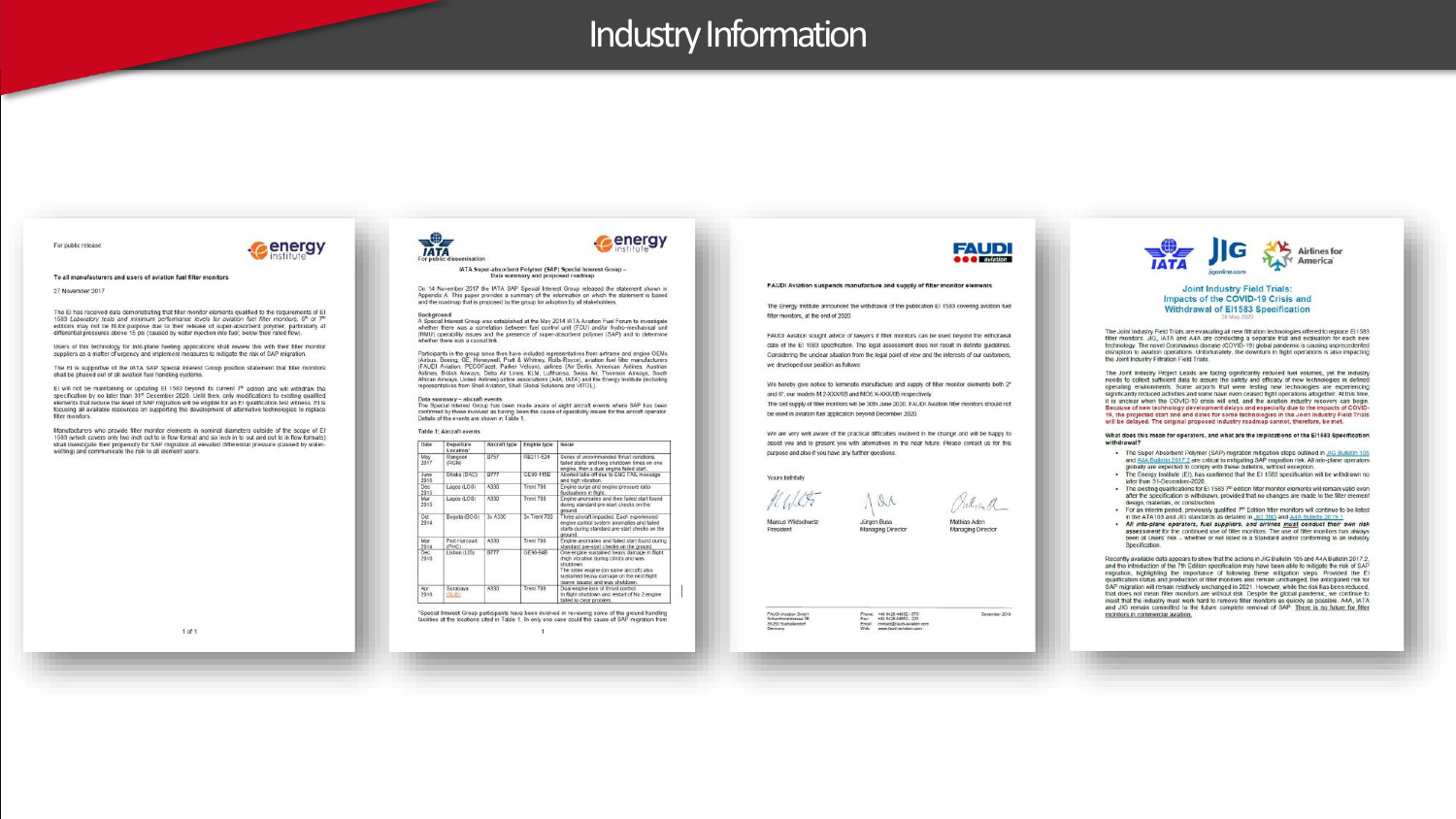### **HSAC RP 163 (Appendix 4 – section 19.3):**

- Requires all systems to include Filter Water separator (FWS) EI 1581.
- Requires all systems to include Filter Monitor EI 1583.

## **CAP 437 (Version 8.2 – Chapter 7):**

- Will allow for only Filter Water Separator (FWS) EI 1581 to be used.
- Replacement technology EI 1598 + EI 1599 (EWS + Dirt Defence) accepted.
- Monitor elements allowed till maximum July 2023.
- Replacement technology EI 1588 (Water Barrier) Pending adoption to JIG Standards.

## **NOG Guideline 074 (Norway):**

- Replacement technology EI 1598 + EI 1599 (EWS + Dirt Defence) accepted.
- Monitor elements allowed till 30th of June 2022
- Replacement technology EI 1588 (Water Barrier) Pending adoption to JIG Standards.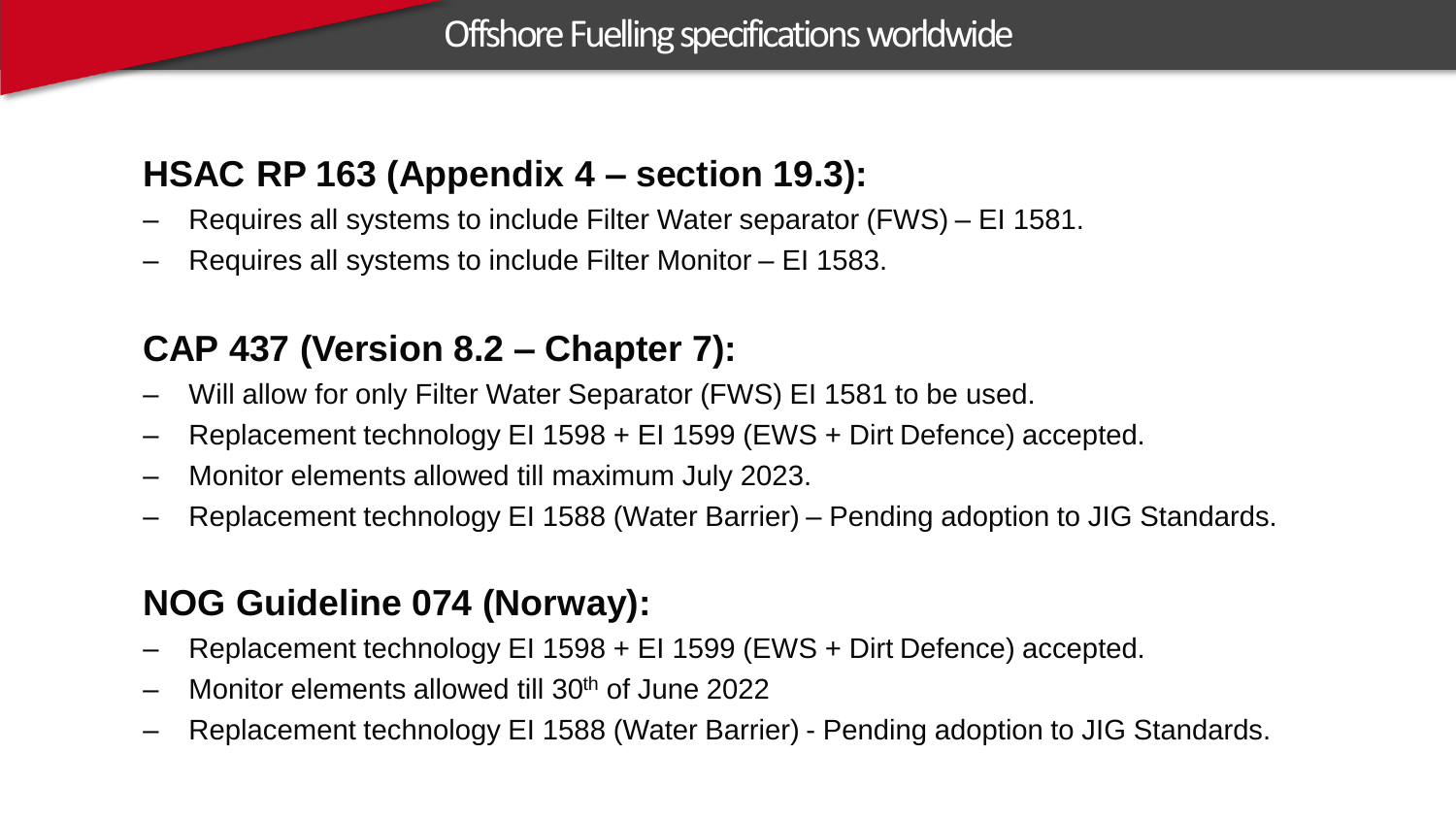| <b>Faudi Aviation</b>                                                                                                          | <b>Parker Velcon</b>                                                                                                                                | <b>Facet</b>                                                                                             |
|--------------------------------------------------------------------------------------------------------------------------------|-----------------------------------------------------------------------------------------------------------------------------------------------------|----------------------------------------------------------------------------------------------------------|
| EI 1598 - AFGUARD<br><b>Water Sensors</b><br>EI 1599 - Dirt Defence<br>Elements                                                | EI $1588 - CDF-X Water$<br><b>Barrier Element</b>                                                                                                   | $EI$ 15xx – Water<br><b>Containment Element</b>                                                          |
| <b>Status:</b><br>Adopted to JIG and<br>ATA103 standards.<br>Approval for use given in<br>August 2020.<br>Ref JIG Bulletin 130 | Status:<br>2" elements adopted in<br>US. Ref: A4A Bulletin<br>2022.1<br>JIG will not adopt into<br>standards at this time.<br>Ref: JIG Bulletin 143 | Status:<br>Facet have withdrawn<br>their water containment<br>element technology until<br>further notice |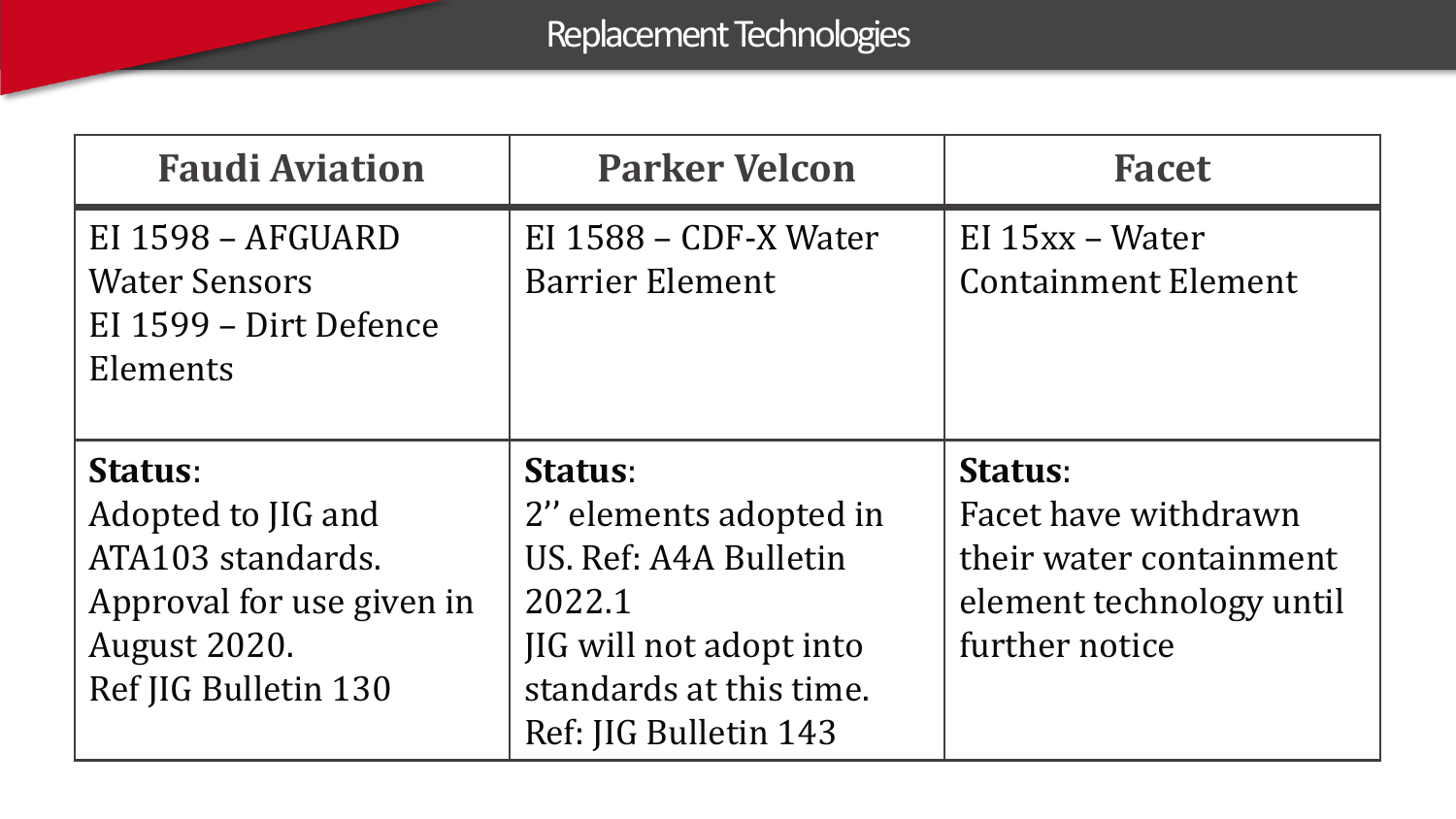Replacement Technologies

### 29/12/2021 **Filter Monitor Transition update TN#10**

### TABLE 2: Status of all proposed technologies.

| <b>Process step</b>                 | DDF/EWS <sup>(1)</sup><br><b>FACET 2"</b> | <b>WCF</b><br><b>FACET</b>                         | DDF/EWS <sup>(1)</sup><br><b>FAUDI 2" &amp; 6"</b> | WBF <sup>(2)</sup><br><b>PARKER 2"</b> | <b>WBF</b><br><b>PARKER 5" &amp; 6"</b>        |
|-------------------------------------|-------------------------------------------|----------------------------------------------------|----------------------------------------------------|----------------------------------------|------------------------------------------------|
| 1 - Filter<br>Qualification         | Completed                                 | <b>El Specification</b><br>yet to be<br>developed. | Completed                                          | Completed                              | El 1588 2nd<br>edition in<br>preparation       |
| 2 - Robustness<br><b>Assessment</b> | Withdrawn by<br>Facet                     |                                                    | Completed                                          | Completed <sup>(3)</sup>               | TBC - May not be<br>required                   |
| 3 - Field Trial                     |                                           |                                                    | Completed                                          | In progress                            | depending on<br>the details of 2 <sup>nd</sup> |
| 4 - Evaluation of<br>results        |                                           |                                                    | Completed                                          | In progress                            | edition.                                       |
| 5 - Adopt in<br><b>Standards</b>    |                                           |                                                    | Completed                                          |                                        |                                                |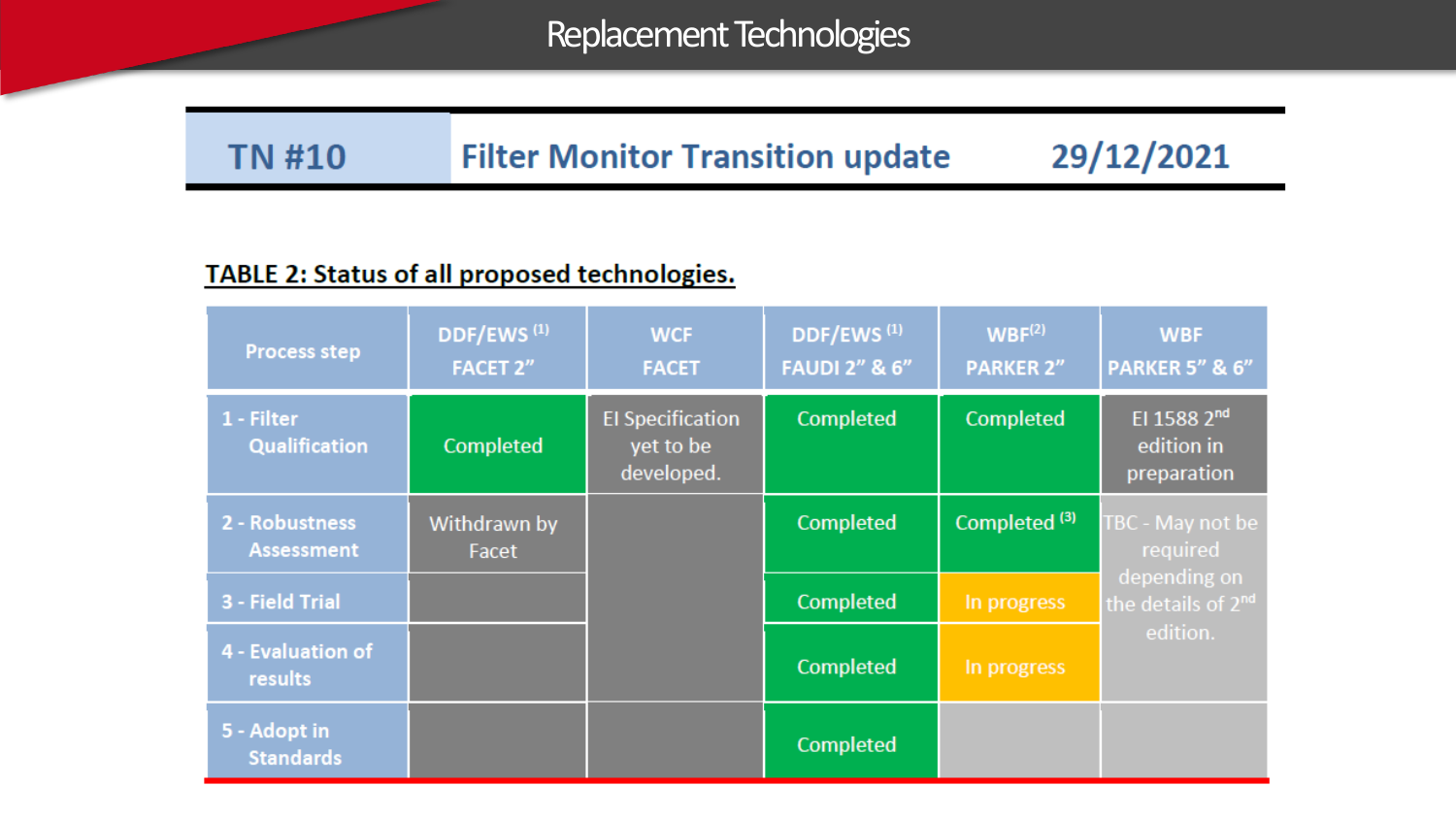- For several decades (nearly) all fuel systems offshore have had Filter Monitors installed to «monitor» the condition of the fuel delivered to the helicopters.
- Reason being the the Filter Water Separator (FWS) is not a failsafe technology.
- Attached are some excamples where we see that the FWS has failed, or potentially could fail, due to incorrect system operation or installation.
- Excamples are found during inspections done in the last years.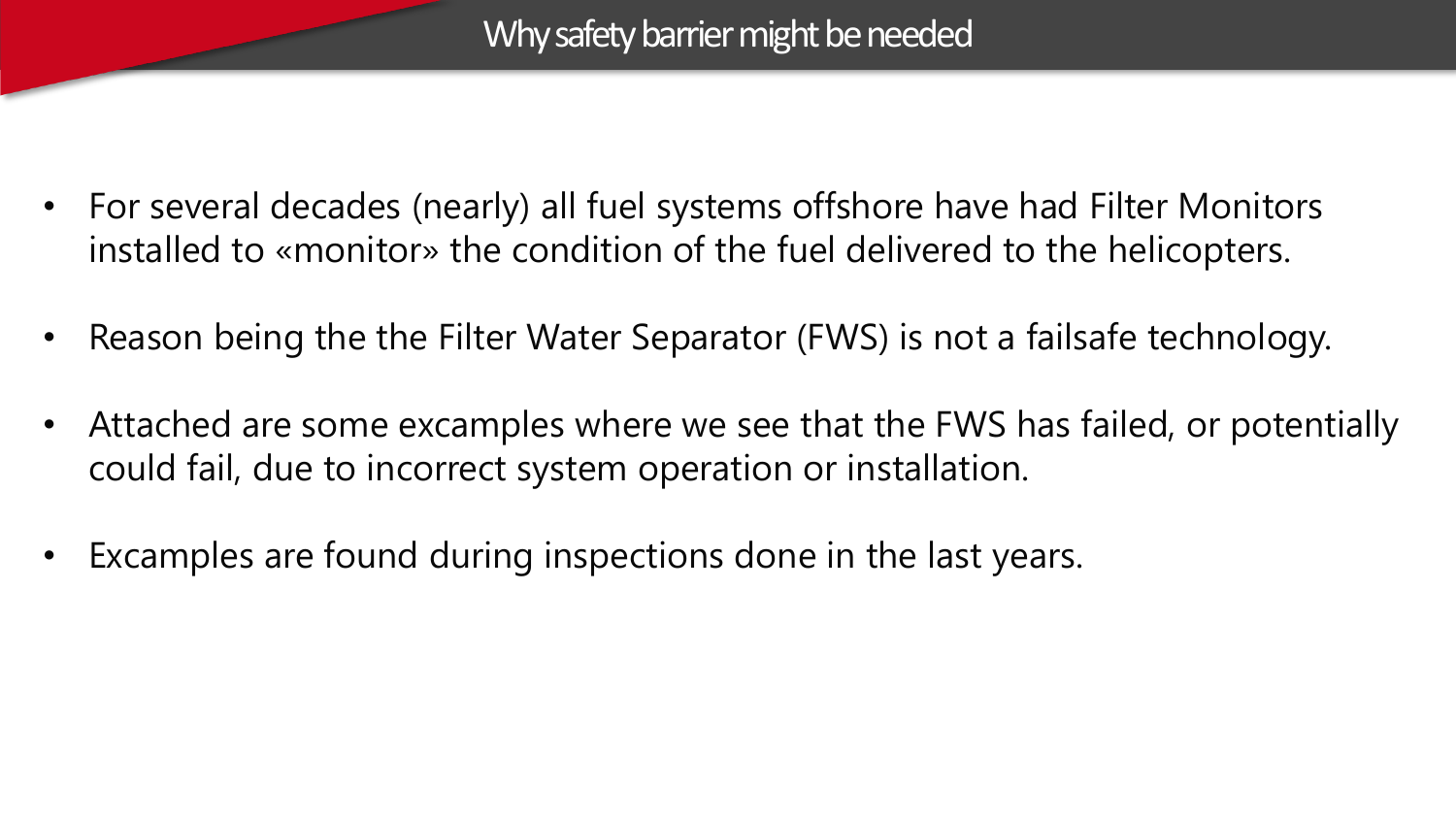## **Bacterial Growth**



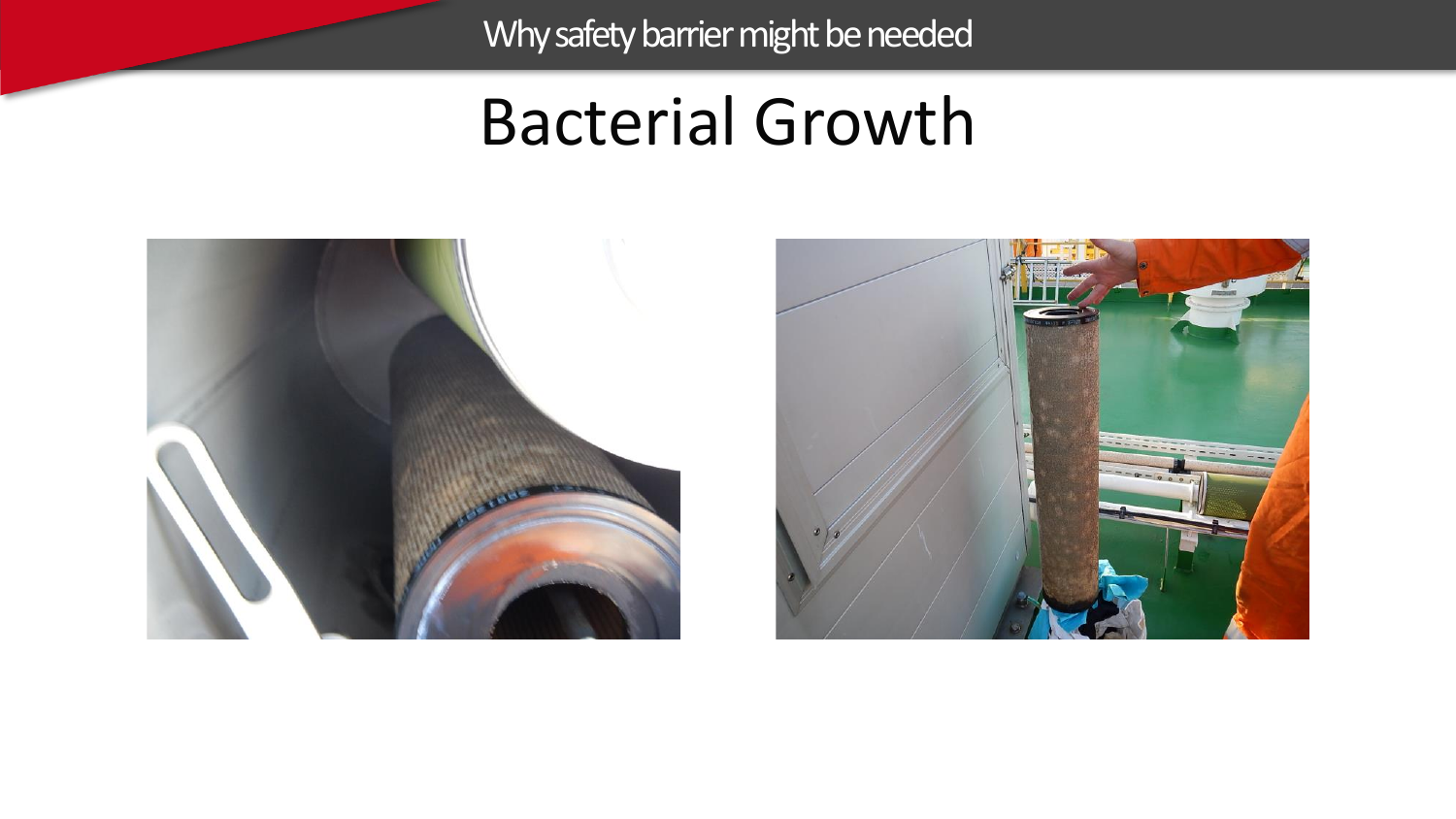## Incorrect type of elements

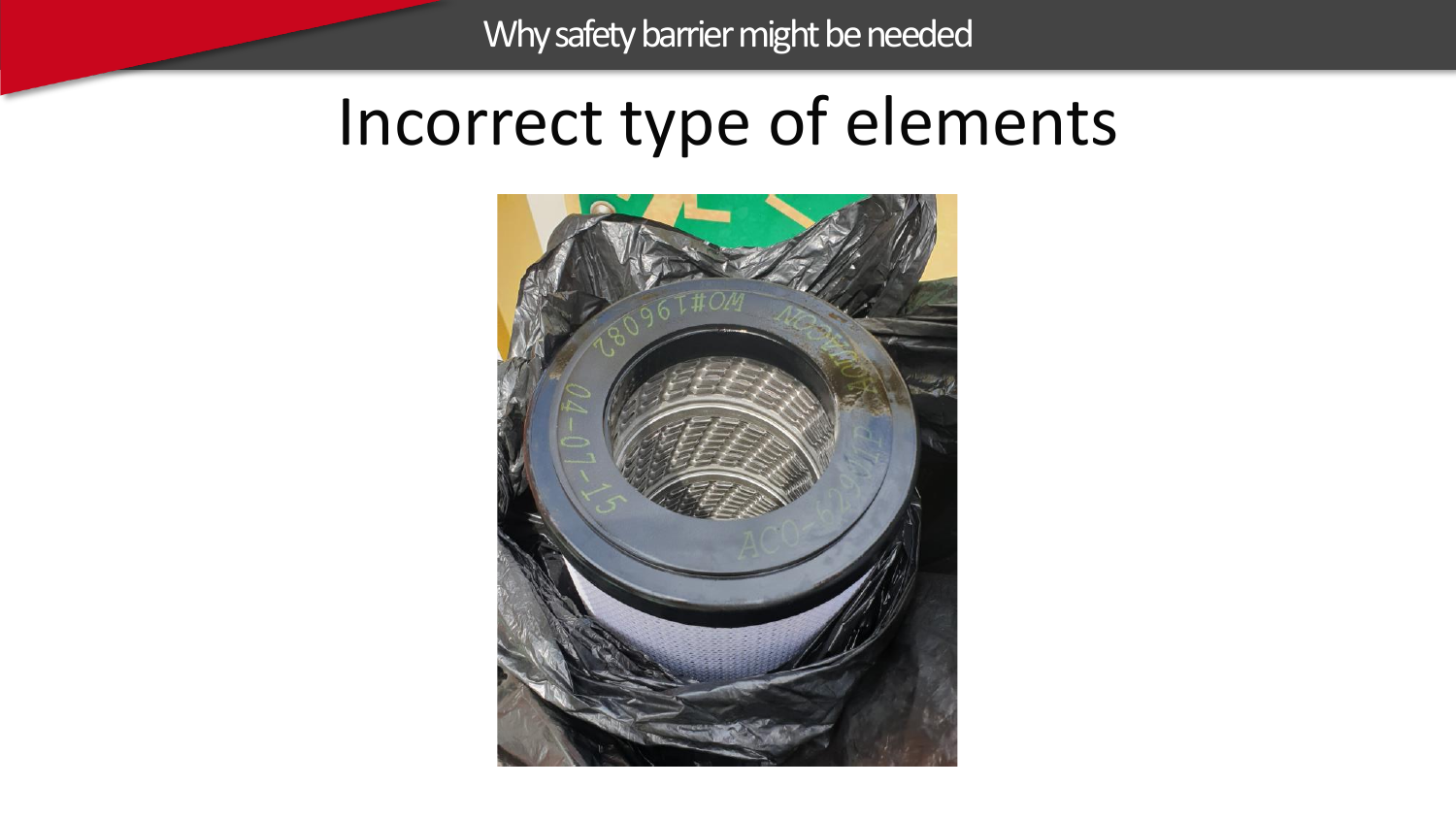## Incorrect flowrate/installation